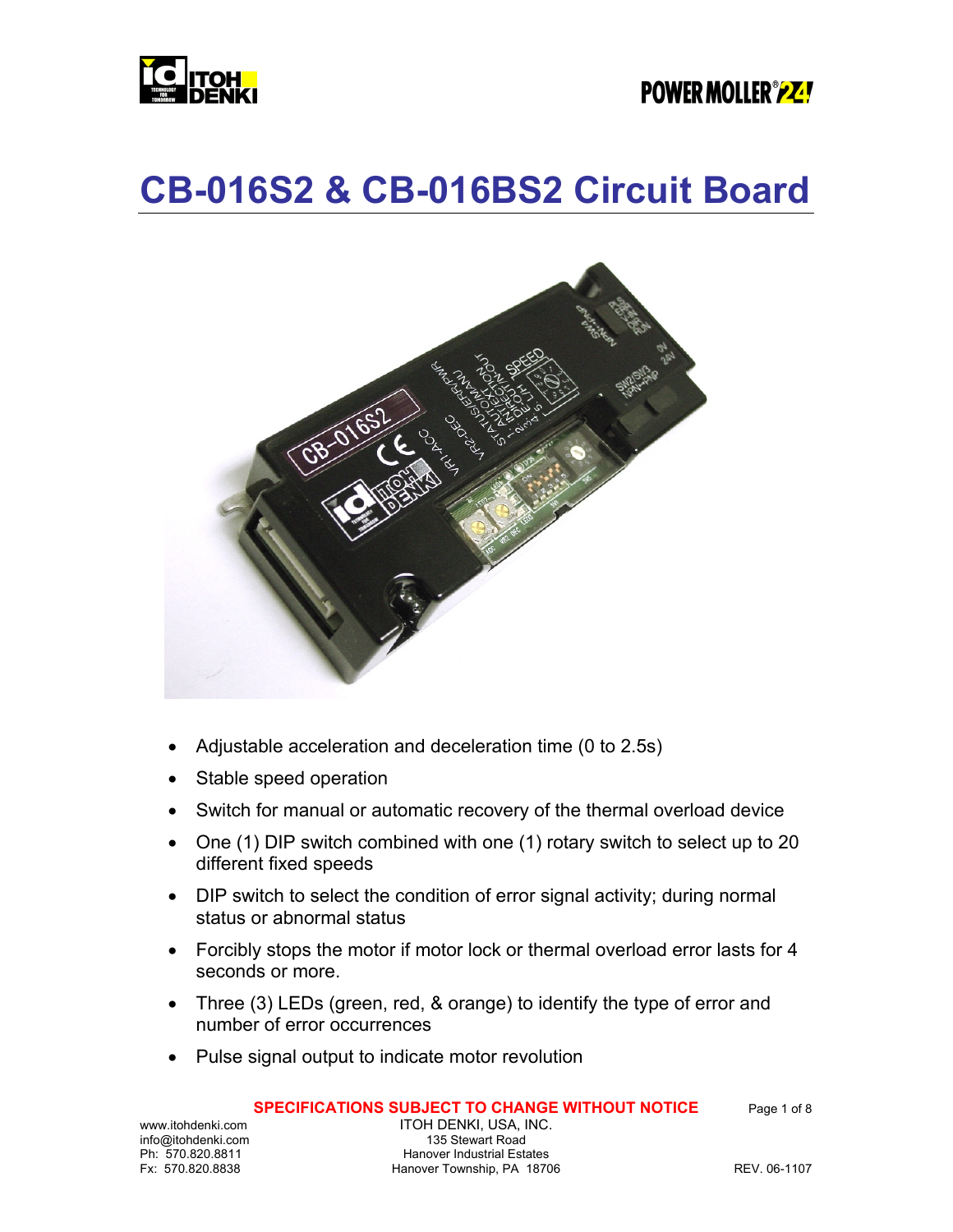

# **SPECIFICATIONS**



| <b>Electrical</b>                     | 24V DC ±10% input<br>- Battery<br>- Power Supply: fullwave rectified with smoothed current and <10% Ripple<br>Power ON delay <1s<br>4A locking current<br>Input signal level for activation<br>- 0V (3V or less) for NPN<br>- 24V (18V or greater) for PNP<br>Output (Error and Motor Pulse) signals<br>- Open collector 24V, 25mA or less<br>- NPN<br>- PNP (selectable for Error only)<br>Brake model only<br>- 0.2s delay between stop signal and mechanical brake reaction<br>- 0.2A brake current $@24V$ (<0.1s)<br>- Brake coil is active (disengaging brake) while motor is running |
|---------------------------------------|--------------------------------------------------------------------------------------------------------------------------------------------------------------------------------------------------------------------------------------------------------------------------------------------------------------------------------------------------------------------------------------------------------------------------------------------------------------------------------------------------------------------------------------------------------------------------------------------|
| <b>Applicable</b><br><b>PM Models</b> | PM486/500FS<br>PM486/500/570FE<br>PM486/500FP<br>PM486/500GS<br>PM486/500GE<br>PM486/500GP                                                                                                                                                                                                                                                                                                                                                                                                                                                                                                 |
| <b>Brake</b>                          | Dynamic (Electric - Both models)<br>Mechanical (CB-016BS2 only)                                                                                                                                                                                                                                                                                                                                                                                                                                                                                                                            |

#### **SPECIFICATIONS SUBJECT TO CHANGE WITHOUT NOTICE** Page 2 of 8

info@itohdenki.com<br>Ph: 570.820.8811

www.itohdenki.com ITOH DENKI, USA, INC.<br>info@itohdenki.com 135 Stewart Road Ph: 570.820.8811 Hanover Industrial Estates<br>Fx: 570.820.8838 Hanover Township, PA 1870 Hanover Township, PA 18706 REV. 06-1107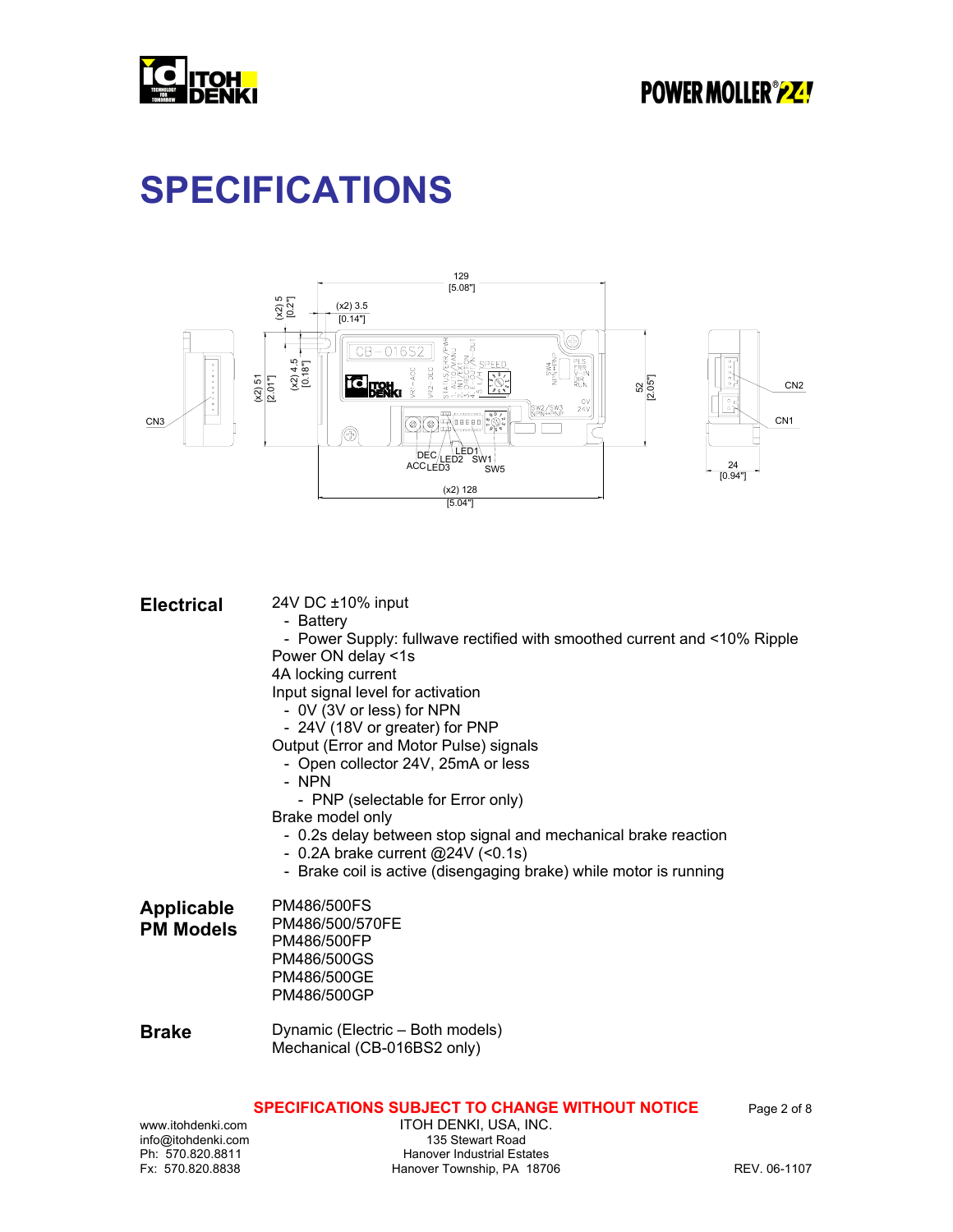

# **SPECIFICATIONS**

| <b>Protection</b>                       | Thermal protection reaction<br>- $85^{\circ}$ C (185 $^{\circ}$ F) on the PCB<br>- 105 $^{\circ}$ C (221 $^{\circ}$ F) in the motor<br>Built-in 5A fuse for line current to prevent overheating<br>Built-in diode for incorrect wiring protection |                                                                                               |  |  |  |
|-----------------------------------------|---------------------------------------------------------------------------------------------------------------------------------------------------------------------------------------------------------------------------------------------------|-----------------------------------------------------------------------------------------------|--|--|--|
| <b>Terminal</b>                         | 2-Pole WAGO (CN1)<br>- (M) $734-162$<br>- $(F)$ 734-102                                                                                                                                                                                           | 5-Pole WAGO (CN2)<br>- (M) $733-365$<br>- $(F)$ 733-105                                       |  |  |  |
| <b>Motor</b><br><b>Connector</b>        | 9-Pole JST (CB-016)<br>- $(M)$ S9B-XH-A<br>- (F) XHP-9 (socket terminal SXH-<br>001P-P0.6)                                                                                                                                                        | 10-Pole JST (CB-016B)<br>- $(M)$ S10B-XH-A<br>- (F) XHP-10 (socket terminal<br>SXH-001P-P0.6) |  |  |  |
| <b>Applicable</b><br><b>Environment</b> | Temperature $0 \sim 40^{\circ}$ C (32~104° F)<br><90% Relative Humidity (No condensation)<br>No corrosive gas<br>Vibration <0.5G                                                                                                                  |                                                                                               |  |  |  |

**SPECIFICATIONS SUBJECT TO CHANGE WITHOUT NOTICE** Page 3 of 8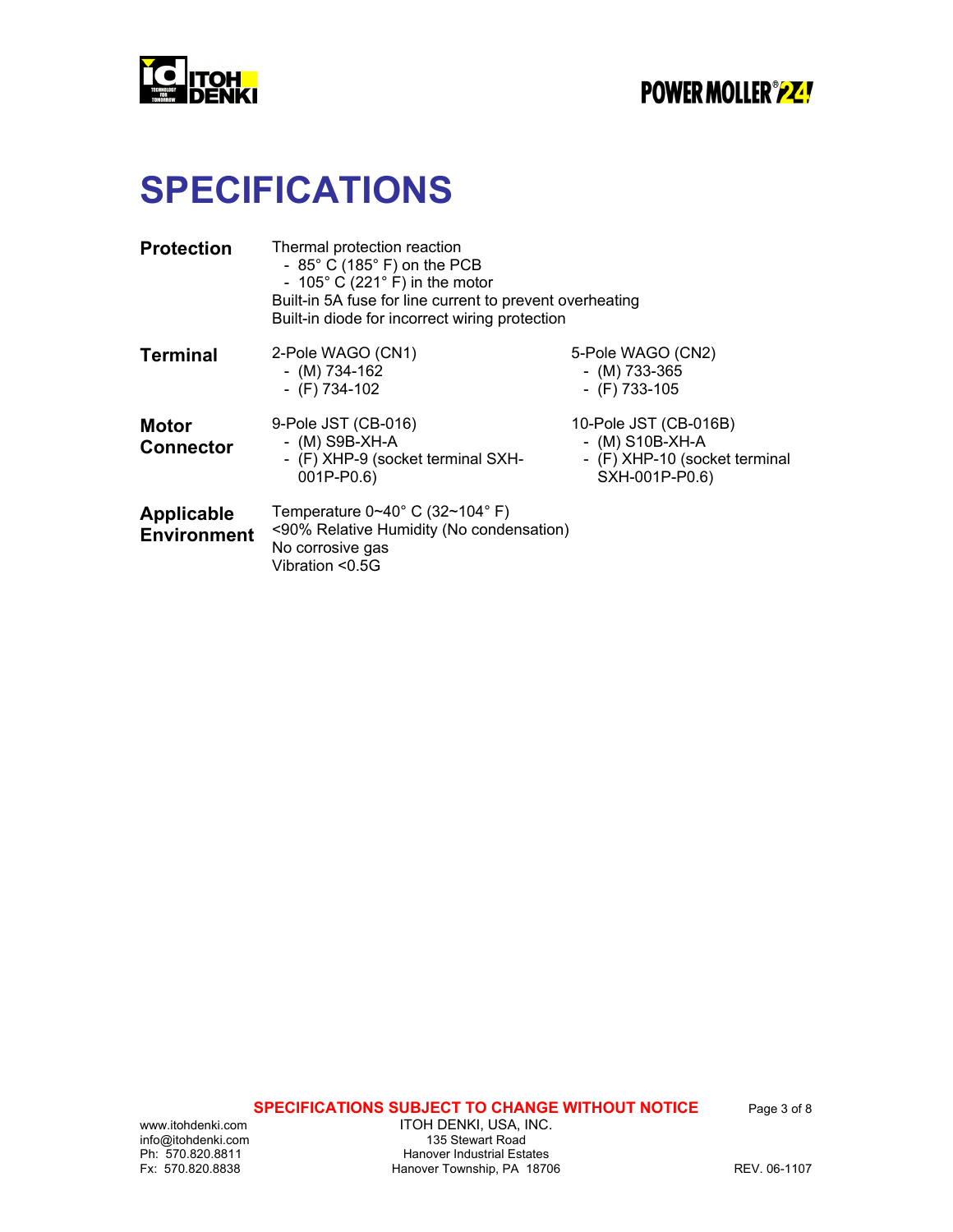

# **OPERATION**

### **DIP Switches – User Settings**

| <b>DIP-SW</b> | <b>Function</b>                                             | <b>ON setting</b>                                   | <b>OFF setting</b>                              | <b>Initial setting</b> |
|---------------|-------------------------------------------------------------|-----------------------------------------------------|-------------------------------------------------|------------------------|
| 1             | Thermal device recovery                                     | Manual                                              | Automatic<br>(Restarts 1min<br>after cool down) | <b>ON</b>              |
| 2             | Speed change selection                                      | External<br>$(0~10V)$ DC applied)                   |                                                 | <b>OFF</b>             |
|               |                                                             | See Speed Change Tables                             |                                                 |                        |
| 3             | DIR.<br>(no external DIR signal;<br>viewed from cable side) | FS/FP-CCW<br>$FE/GE - CW$                           | FS/FP – CW<br>FE/GE - CCW                       | <b>OFF</b>             |
| 4             | Error signal activity                                       | Active during normal<br>status                      | Active during<br>abnormal status                | <b>ON</b>              |
| 5             | Internal speed change                                       | High speed<br>Low speed<br>Refer to table on page 7 |                                                 | <b>ON</b>              |
| Rotary        | Internal speed change                                       | Refer to table on page 7                            |                                                 | 9                      |

### **Potentiometers\***

- VR1 Acceleration
- Adjust acceleration time from 0~2.5s after the RUN signal is applied VR2 – Deceleration
	- Adjust deceleration time from 0~2.5s after the RUN signal is removed \* VRs turn 270°

#### **Internal Switches\***

| <b>Switch</b>   | <b>Function</b>   | <b>Position for Signal Type</b> | <b>Initial Setting</b> |            |  |
|-----------------|-------------------|---------------------------------|------------------------|------------|--|
|                 |                   | <b>NPN Setting</b>              | <b>PNP Setting</b>     |            |  |
| SW <sub>2</sub> | <b>RUN Input</b>  | <b>FFT</b>                      | <b>RIGHT</b>           | <b>FFT</b> |  |
| SW <sub>3</sub> | DIR Input         | I FFT                           | <b>RIGHT</b>           | <b>FFT</b> |  |
| SW <sub>4</sub> | <b>ERR Output</b> | <b>DOWN</b>                     | UP                     | JP         |  |

**\*** These switches are not readily visible. They are under the cover, protected by grommets on the cover. Access them by removing the grommets. Then, toggle the switches, and replace the grommets.

The following input/output settings are available from the factory, if necessary:

#### **Alternate Model Designation**

| CB-016N2 – NPN input and output signals                 |  |
|---------------------------------------------------------|--|
| $CB-016P2$ – PNP input and output signals               |  |
| CB-016BN2 or CB-016BP2 – for brake models, respectively |  |

#### **SPECIFICATIONS SUBJECT TO CHANGE WITHOUT NOTICE** Page 4 of 8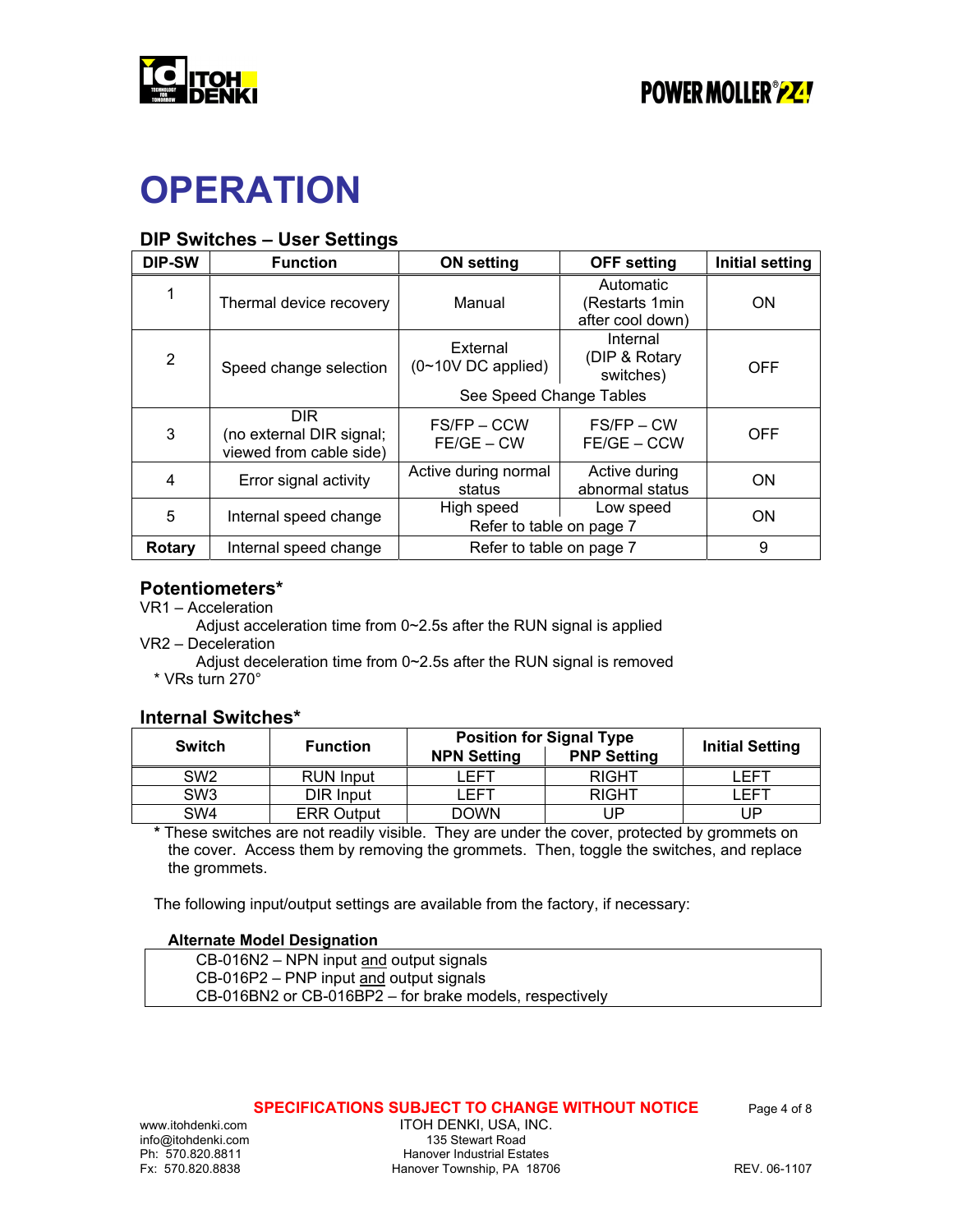

#### **LED and ERROR Indications**

**LED 1 – Green (power)** 

**LED 2 – Red (error condition)** 

**LED 3 – Orange (error occurrence)** 

#### **LED Error Indication**

| <b>Status</b>             | LED <sub>1</sub><br>(Green) | LED <sub>2</sub><br>(Red)                                                                            | <b>OFF</b> | <b>ERR Output</b><br>(DIP-SW4 setting)<br><b>ON</b> | Error<br>Condition*           | <b>Result</b>                                                           |
|---------------------------|-----------------------------|------------------------------------------------------------------------------------------------------|------------|-----------------------------------------------------|-------------------------------|-------------------------------------------------------------------------|
| Normal<br>operation       | Ð                           | ∩                                                                                                    | Ω          |                                                     |                               |                                                                         |
| No power                  | ∩                           | ◯                                                                                                    | ◯          | O                                                   |                               | Supply power<br>(24V DC)                                                |
| Fuse blown                | ∩                           | <b>Blinks</b><br>(1Hz)<br>$\bullet$ $\circ$                                                          |            | ◯                                                   | Current overload              | Card must be<br>replaced                                                |
| <b>Current limit</b>      |                             | <b>Blinks</b><br>(6Hz)<br>$\bullet$ 0 $\bullet$ 0 $\bullet$ 0<br>$\bullet$ 0 $\bullet$ 0 $\bullet$ 0 | ∩          |                                                     |                               | Normal during<br>start-up; May<br>indicate overload<br>during operation |
| Low voltage<br>$($ < 15V) |                             | <b>Blinks</b><br>(6Hz)<br>$\bullet$ 0 $\bullet$ 0 $\bullet$ 0                                        |            | ∩                                                   | $≤15V$ DC                     | Motor does not<br>operate                                               |
| Thermal<br>protection**   |                             |                                                                                                      |            | ∩                                                   | Motor or PCB<br>overheated    | Motor stops 4s<br>after reaction                                        |
| Motor lock                |                             | <b>Blinks</b><br>(1Hz)<br>$\bullet$ $\circ$                                                          |            | Ω                                                   | Motor does not<br>turn for 4s | Motor stops                                                             |
| Motor not<br>plugged in   |                             |                                                                                                      |            | ∩                                                   |                               | Motor does not<br>operate                                               |

\*To reset an error condition: Remove input signals; then reapply an input signal to either CN2-1 or CN2-2

\*\*If thermal device recover is set for automatic, the error will reset 1min after the temperature has reached operating range.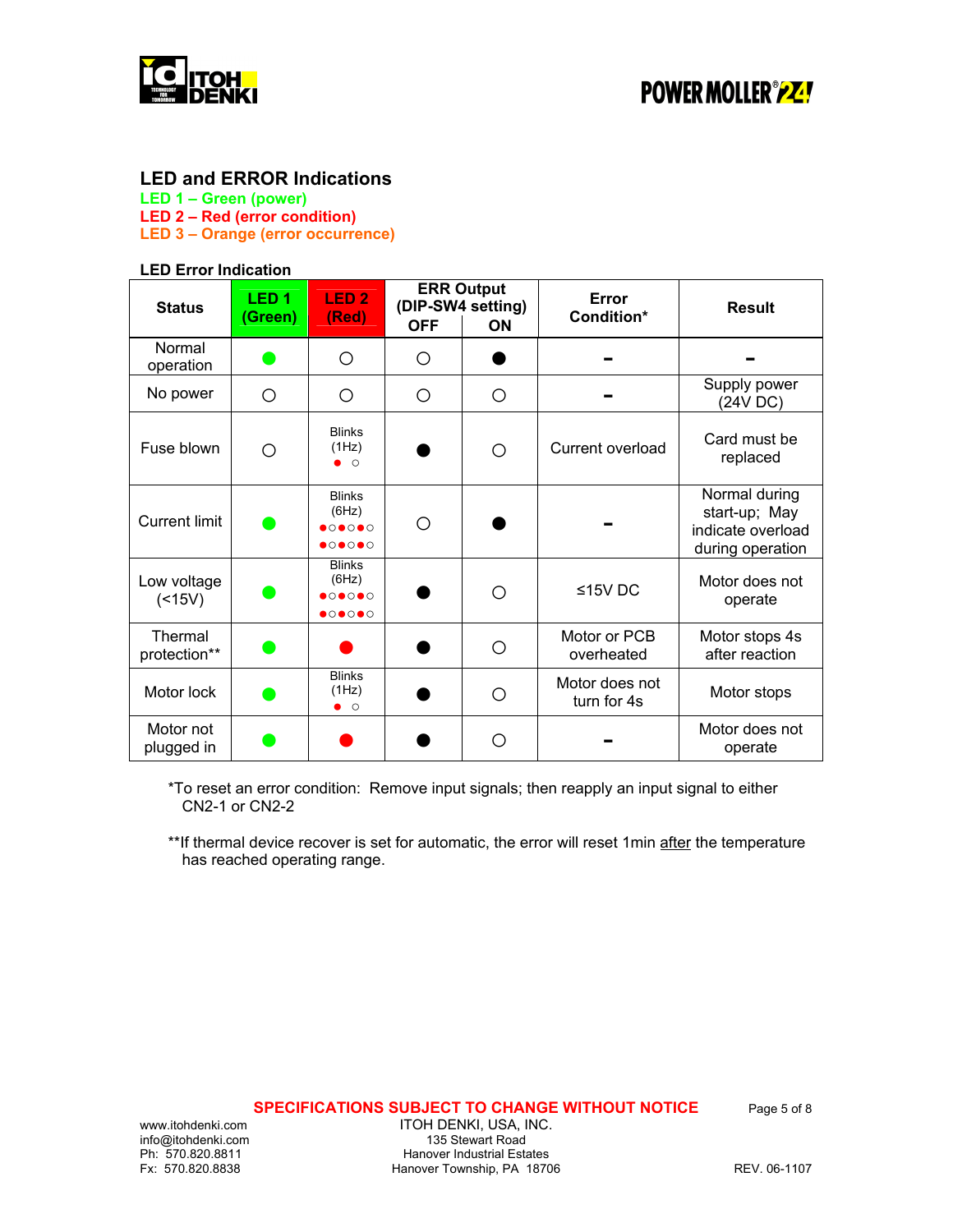



#### **Red LED Indication – Error condition**

The red LED indicates the **current** error condition in conjunction with the green LED.

| No<br>Error | <b>Motor</b><br>Lock                  | Low<br><b>Fuse</b><br>Voltage<br>Blown*<br>( < 15V)                                                  |                                             | <b>Current</b><br>$Limit*$                                                                           | <b>Thermal</b><br><b>Protection</b> |
|-------------|---------------------------------------|------------------------------------------------------------------------------------------------------|---------------------------------------------|------------------------------------------------------------------------------------------------------|-------------------------------------|
| Ö           | <b>Blinks</b><br>(1Hz)<br>$\bullet$ 0 | <b>Blinks</b><br>(6Hz)<br>$\bullet$ 0 $\bullet$ 0 $\bullet$ 0<br>$\bullet$ 0 $\bullet$ 0 $\bullet$ 0 | <b>Blinks</b><br>(6Hz)<br>$\bullet$ $\circ$ | <b>Blinks</b><br>(6Hz)<br>$\bullet$ 0 $\bullet$ 0 $\bullet$ 0<br>$\bullet$ 0 $\bullet$ 0 $\bullet$ 0 |                                     |

#### **Orange LED Indication – Error occurrence**

The orange LED indicates the number of **consecutive** occurrences of the **current** error condition indicated by the red LED. If the previous error differs from the current error, a combination status will be displayed.

| No<br><b>Error</b> |                             | ≥3 | Combination                                                  |
|--------------------|-----------------------------|----|--------------------------------------------------------------|
|                    | <b>Blinks</b><br>(1Hz)<br>Ω |    | <b>Blinks</b><br>(6Hz)                                       |
|                    |                             |    | $\bullet$ <b>O<math>\bullet</math>O<math>\bullet</math>O</b> |
|                    |                             |    | $\bullet$ 0 $\bullet$ 0 $\bullet$ 0                          |

\* The occurrences of "fuse blown" and "current limit" errors are not recorded.

#### **Motor pulse output signal**

NPN (0V) output from CN2-5 Two (2) pulses per motor revolution

**SPECIFICATIONS SUBJECT TO CHANGE WITHOUT NOTICE** Page 6 of 8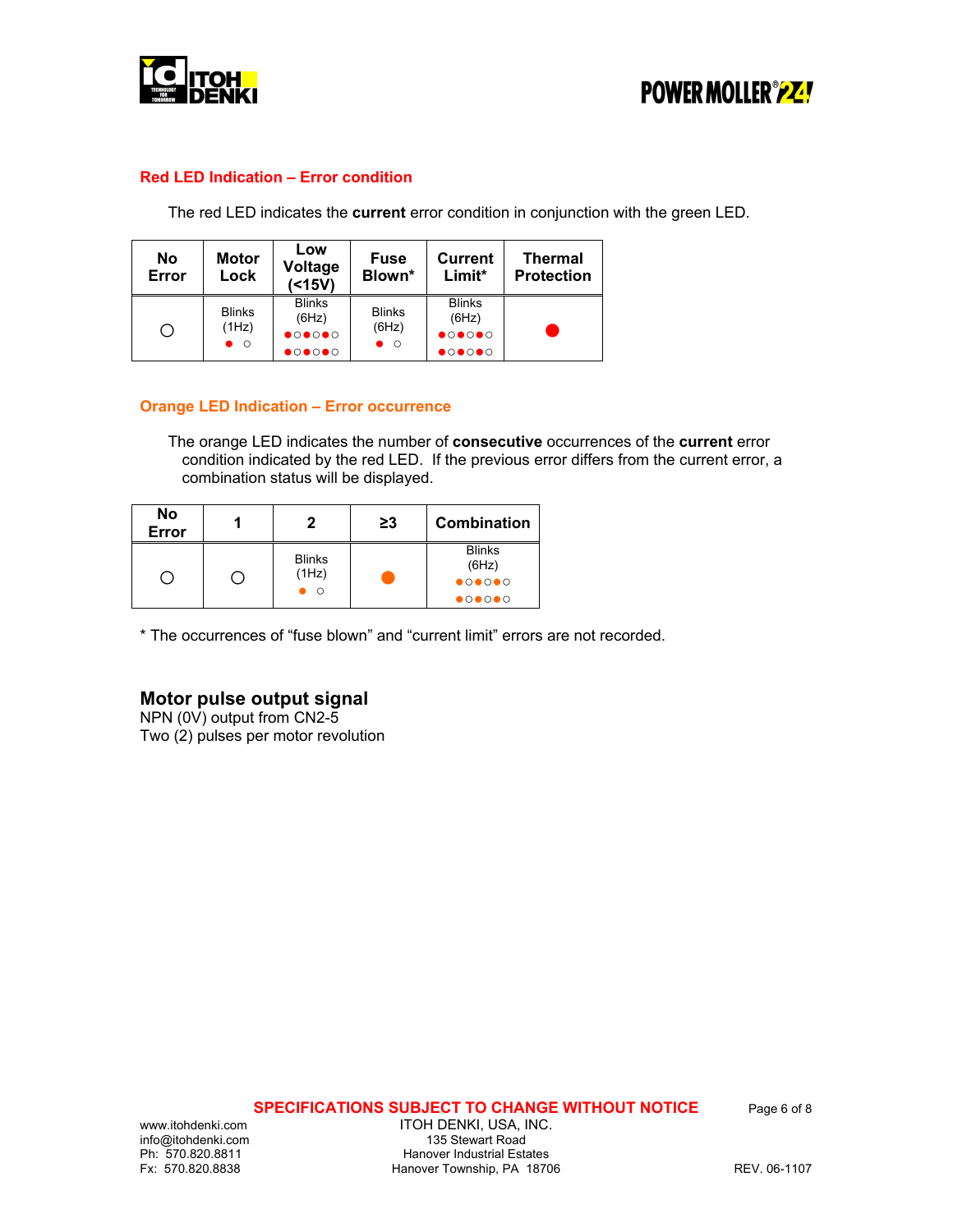



### **Speed Change Table**

| <b>Speed Adjustment Control Method</b><br><b>Discreet Steps</b> |                | Speed* ±3%      |                   |        |                   |        |                    |        |
|-----------------------------------------------------------------|----------------|-----------------|-------------------|--------|-------------------|--------|--------------------|--------|
| <b>Internal Control</b>                                         |                | <b>External</b> | <b>PM486FE-17</b> |        | <b>PM486FE-60</b> |        | <b>PM486FE-210</b> |        |
| <b>Switches</b>                                                 |                | <b>Control</b>  | $(3 - stage)$     |        | (2-stage)         |        | $(1-state)$        |        |
| DIP sw5                                                         | <b>Rotary</b>  | 0~10V DC        | m/min             | ft/min | m/min             | ft/min | m/min              | ft/min |
|                                                                 | 9              | $9.55 - 9.95$   | 16.8              | 55.2   | 60.0              | 196.9  | 212.4              | 696.7  |
|                                                                 | 8              | $9.05 - 9.45$   | 15.4              | 50.6   | 55.0              | 180.4  | 194.7              | 638.7  |
|                                                                 | $\overline{7}$ | $8.55 - 8.95$   | 14.7              | 48.3   | 52.5              | 172.2  | 185.8              | 609.6  |
|                                                                 | 6              | $8.05 - 8.45$   | 14.0              | 46.0   | 50.0              | 164.0  | 177.0              | 580.6  |
| ON                                                              | 5              | $7.55 - 7.95$   | 13.3              | 43.7   | 47.5              | 155.8  | 168.1              | 551.6  |
|                                                                 | 4              | $7.05 - 7.45$   | 12.6              | 41.4   | 45.0              | 147.6  | 159.3              | 522.5  |
|                                                                 | 4              | $6.55 - 6.95$   | 11.2              | 36.8   | 40.0              | 131.2  | 141.6              | 464.5  |
|                                                                 | $\overline{2}$ | $6.05 - 6.45$   | 10.5              | 34.5   | 37.5              | 123.0  | 132.7              | 435.4  |
|                                                                 | 1              | $5.55 - 5.95$   | 9.8               | 32.2   | 35.0              | 114.8  | 123.9              | 406.4  |
|                                                                 | $\mathbf 0$    | $5.05 - 5.45$   | 9.1               | 29.9   | 32.5              | 106.6  | 115.0              | 377.4  |
|                                                                 | 9              | 4.55~4.95       | 8.4               | 27.6   | 30.0              | 98.4   | 106.2              | 348.4  |
|                                                                 | 8              | $4.05 - 4.45$   | 7.7               | 25.3   | 27.5              | 90.2   | 97.3               | 319.3  |
|                                                                 | 7              | $3.55 - 3.95$   | 7.0               | 23.0   | 25.0              | 82.0   | 88.5               | 290.3  |
|                                                                 | 6              | $3.05 - 3.45$   | 6.3               | 20.7   | 22.5              | 73.8   | 79.6               | 261.3  |
| <b>OFF</b>                                                      | 5              | $2.55 - 2.95$   | 5.6               | 18.4   | 20.0              | 65.6   | 70.8               | 232.2  |
|                                                                 | 4              | $2.05 - 2.45$   | 4.9               | 16.1   | 17.5              | 57.4   | 61.9               | 203.2  |
|                                                                 | 3              | $1.55 - 1.95$   | 4.2               | 13.8   | 15.0              | 49.2   | 53.1               | 174.2  |
|                                                                 | $\overline{2}$ | $1.05 - 1.45$   | 3.5               | 11.5   | 12.5              | 41.0   | 44.2               | 145.1  |
|                                                                 | 1              | $0.55 - 0.95$   | 2.8               | 9.2    | 10.0              | 32.8   | 35.4               | 116.1  |
|                                                                 | $\mathbf 0$    | $0.05 - 0.45$   | 2.1               | 6.9    | 7.5               | 24.6   | 26.5               | 87.1   |

**\*** The listed speed steps are based on our 1.9" (48.6mm) diameter roller tube, highest speed FE motor, along with our 3 different gear stages. Use of any other FE motor with the corresponding gear stages will result in a slower maximum speed. Any speed settings (for the corresponding gear stage) above the model's maximum speed will have no effect. Also, FS and FP models will operate slightly faster.

**SPECIFICATIONS SUBJECT TO CHANGE WITHOUT NOTICE** Page 7 of 8